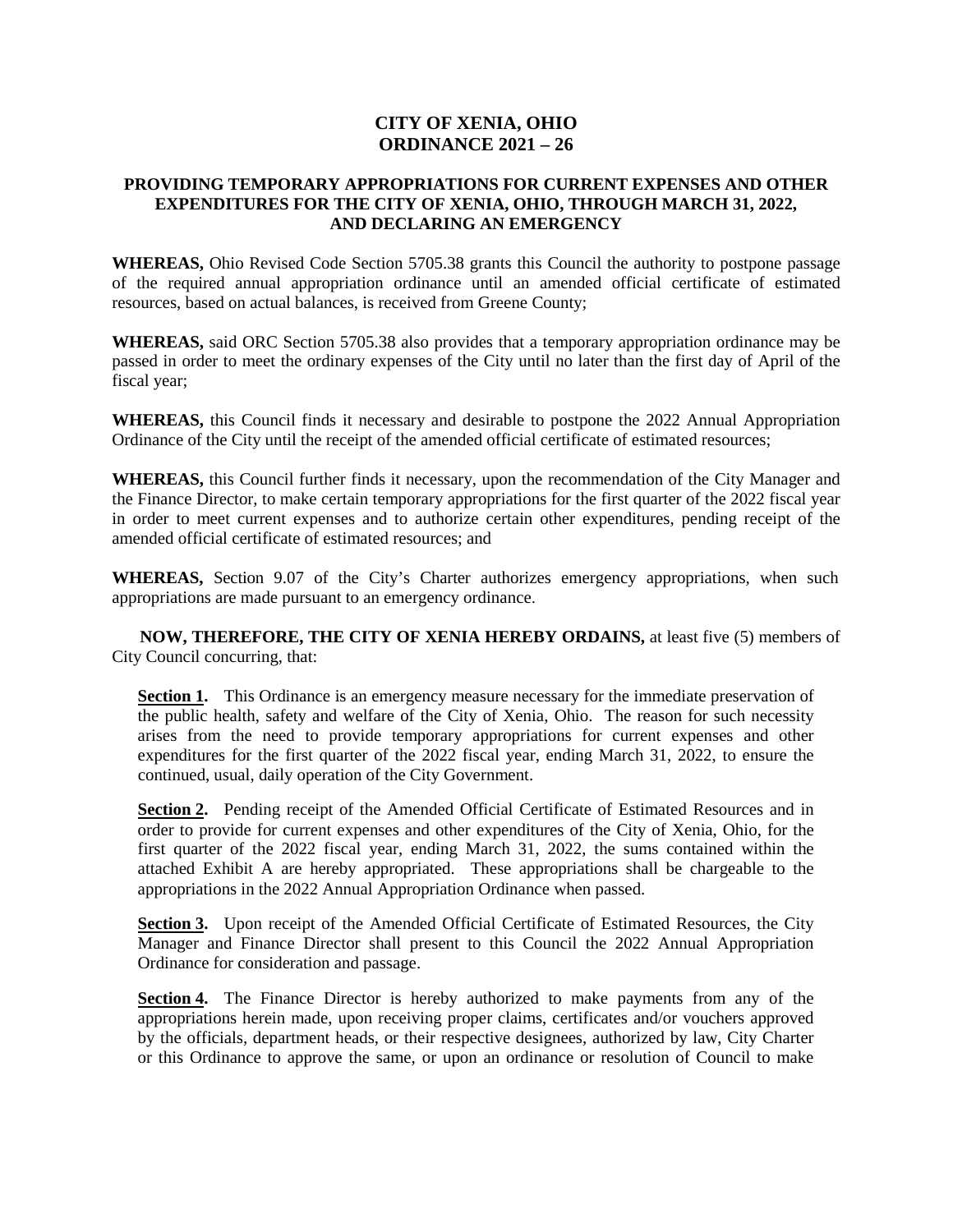expenditures; provided, however, that no payments for salaries or wages shall be made except to persons employed in accordance with the ordinances of the City of Xenia and/or laws of the State of Ohio.

Section 5. In accordance with the City's Charter, no warrant for payment of any claim shall be issued by the Finance Director until such claim has first been approved by the City Manager and funds therefore appropriated by Council. No warrant for payment of any contract for goods or services shall be issued by the Finance Director unless the contract has been executed by the City Manager and endorsed by the Law Director. No warrant for payment for legal services of outside counsel shall be issued by the Finance Director unless such special counsel has been employed by the Law Director, who is hereby authorized to employ special counsel to handle particular legal matters for the City within the limits of the appropriation for such services made by this Council.

**Section 6.** The Finance Director is hereby authorized, in accordance with the Charter and Ordinances of the City, to adjust appropriations within any Fund or Department, so long as the adjustments made do not exceed the total appropriations authorized within any Fund. In addition, the Finance Director is hereby authorized to establish additional accounts within any Fund as may from time to time be required to ensure proper accounting or by the State of Ohio.

**Section 7.** It is found that all formal actions of this Council concerning and relating to the adoption of this Ordinance were adopted in an open meeting of this Council, and that all deliberations of this Council that resulted in this formal action were in meetings open to the public in compliance with all legal requirements, including Chapter 121 of the Ohio Revised Code.

**Section 8.** This Ordinance shall take effect as of January 1, 2022, in accordance with Sections 5.04 and 9.07 of the City's Charter.

Adopted: December 29, 2021

Michelle D. Johnson

City Clerk

Wesley E. Smith

Attest: President, Xenia City Council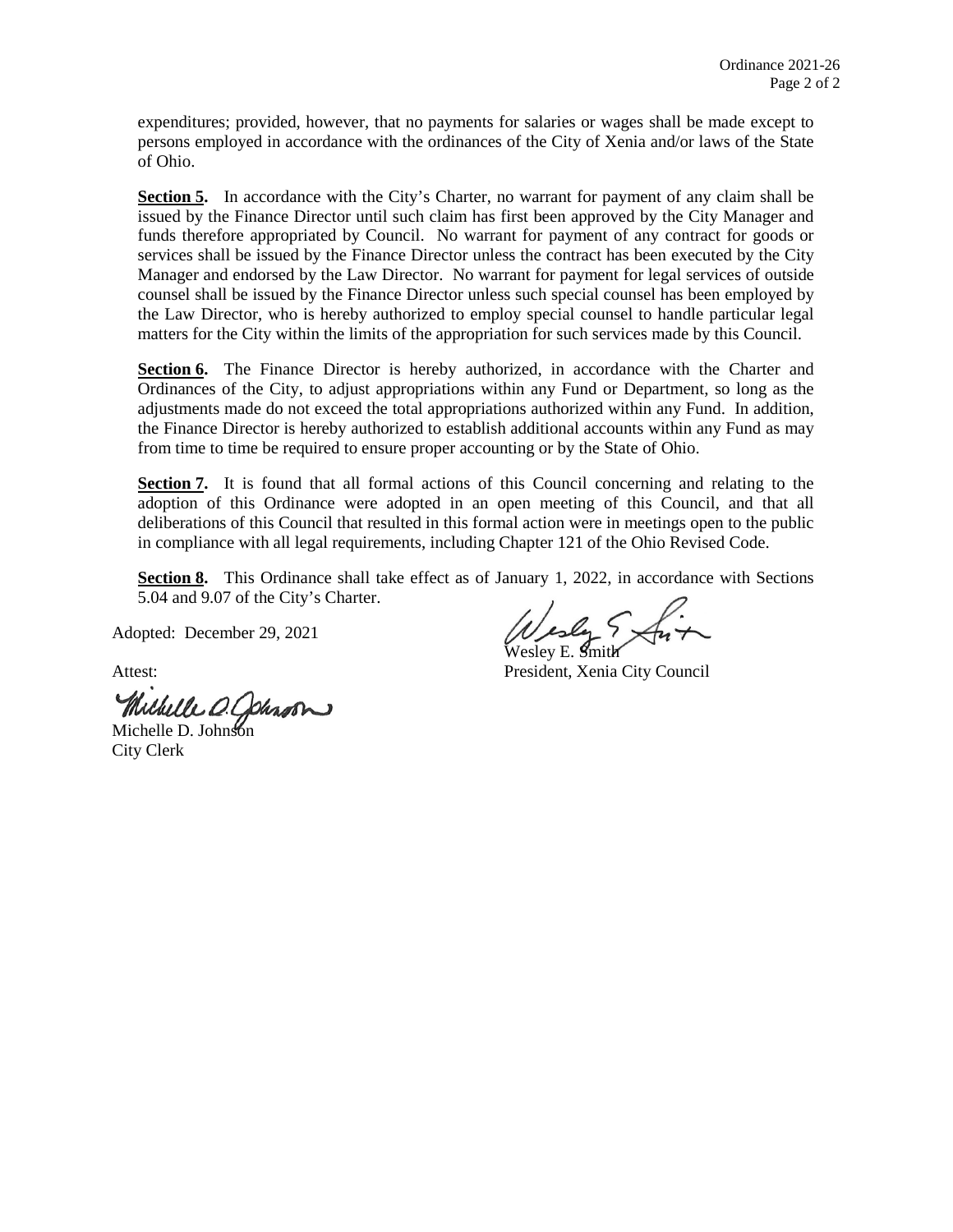## **Exhibit A Ordinance 2021-26**

| <b>CODE/FUND</b><br><b>DEPARTMENT</b><br><b>PURPOSE</b>                 | <b>AMOUNTS</b>                 | <b>DEPARTMENT</b><br><b>TOTAL</b> | <b>FUND</b><br><b>TOTAL</b> |
|-------------------------------------------------------------------------|--------------------------------|-----------------------------------|-----------------------------|
| 1. 101 - GENERAL FUND                                                   |                                |                                   |                             |
| 1001 - GEN GOVT/LEG AFF<br>PERSONNEL<br><b>OPERATING</b>                | \$38,529.00<br>\$239,635.00    | \$278,164.00                      |                             |
| 1002 - MUNICIPAL COURT<br><b>PERSONNEL</b><br><b>OPERATING</b>          | \$1,149,882.00<br>\$399,745.00 | \$1,549,627.00                    |                             |
| 1003 - LAW DIRECTOR<br>PERSONNEL<br><b>OPERATING</b>                    | \$188,395.00<br>\$97,915.00    | \$286,310.00                      |                             |
| 1004 - CITY MANAGER<br><b>PERSONNEL</b><br><b>OPERATING</b>             | \$162,794.00<br>\$42,865.00    | \$205,659.00                      |                             |
| 1005 - HUMAN RESOURCES<br><b>PERSONNEL</b><br><b>OPERATING</b>          | \$30,069.00<br>\$27,743.00     | \$57,812.00                       |                             |
| 1006 - FINANCE OFFICE<br>PERSONNEL<br><b>OPERATING</b>                  | \$148,658.00<br>\$82,212.00    | \$230,870.00                      |                             |
| 1007 - INCOME TAX OFFICE<br><b>PERSONNEL</b><br><b>OPERATING</b>        | \$38,594.00<br>\$316,465.00    | \$355,059.00                      |                             |
| 1009 - MUNICIPAL BLDG & GENERAL SERVICES<br><b>OPERATING</b>            | \$176,093.00                   | \$176,093.00                      |                             |
| 1010 - INFORMATION TECHNOLOGY<br>PERSONNEL SERVICES<br><b>OPERATING</b> | \$214,501.00<br>\$151.00       | \$214,652.00                      |                             |
| 1011 - CITY CLERK<br><b>PERSONNEL</b><br><b>OPERATING</b>               | \$51,297.00<br>\$32,066.00     | \$83,363.00                       |                             |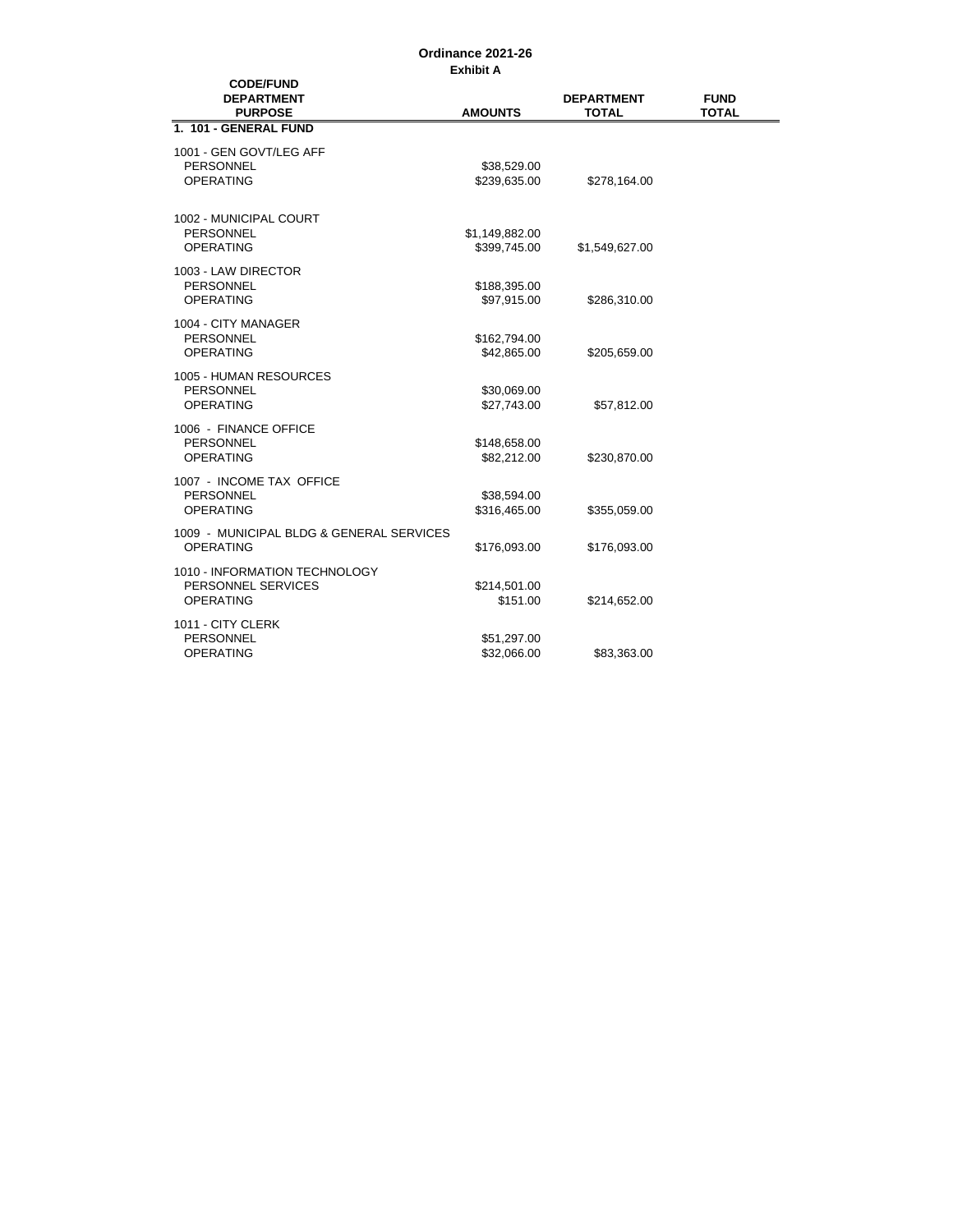| <b>CODE/FUND</b><br><b>DEPARTMENT</b><br><b>PURPOSE</b>                       | <b>AMOUNTS</b>               | <b>DEPARTMENT</b><br><b>TOTAL</b> | <b>FUND</b><br><b>TOTAL</b> |
|-------------------------------------------------------------------------------|------------------------------|-----------------------------------|-----------------------------|
| 1013 - PUBLIC AFFAIRS AND CATV ADMIN<br><b>OPERATING</b>                      | \$68,200.00                  | \$68,200.00                       |                             |
| 1018 - MUNICIPAL ADMINISTRATIVE BUILD<br><b>PERSONNEL</b><br><b>OPERATING</b> | \$20,194.00<br>\$93,394.00   | \$113,588.00                      |                             |
| 1020 - OTHER FACILITIES/PROPERTIES<br><b>OPERATING</b>                        | \$53,000.00                  | \$53,000.00                       |                             |
| 1050 - CITY CEMETERY<br><b>OPERATING</b>                                      | \$30,000.00                  | \$30,000.00                       |                             |
| 1227 - BLDG INSP. - CODE ENFORCEMENT<br><b>OPERATING</b>                      | \$0.00                       | \$0.00                            |                             |
| 1228 - STREET LTS<br><b>OPERATING</b>                                         | \$279,750.00                 | \$279,750.00                      |                             |
| 1229 - HOMELAND SECURITY/RISK MGT.<br><b>OPERATING</b>                        | \$33,165.00                  | \$33,165.00                       |                             |
| 1442 - GEN PARK MAINT<br>PERSONNEL<br><b>OPERATING</b>                        | \$165,082.00<br>\$165,632.00 | \$330,714.00                      |                             |
| 1550 - ECONOMIC DEVELOPMENT<br>PERSONNEL<br><b>OPERATING</b>                  | \$100,684.00<br>\$50,652.00  | \$151,336.00                      |                             |
| 1551 - NIEHBORHOOD SERVICES<br>PERSONNEL<br><b>OPERATING</b>                  | \$70,572.00<br>\$48,410.00   | \$118,982.00                      |                             |
| 1552 - PLANNING<br><b>PERSONNEL</b><br><b>OPERATING</b>                       | \$137,264.00<br>\$132,661.00 | \$269,925.00                      |                             |
| 1553 - PROPERTY MAINT.<br>PERSONNEL<br><b>OPERATING</b>                       | \$52,121.00<br>\$129,858.00  | \$181,979.00                      |                             |
| 1555 - ENGINEERING<br>PERSONNEL<br><b>OPERATING</b>                           | \$49,973.00<br>\$71,681.00   | \$121,654.00                      |                             |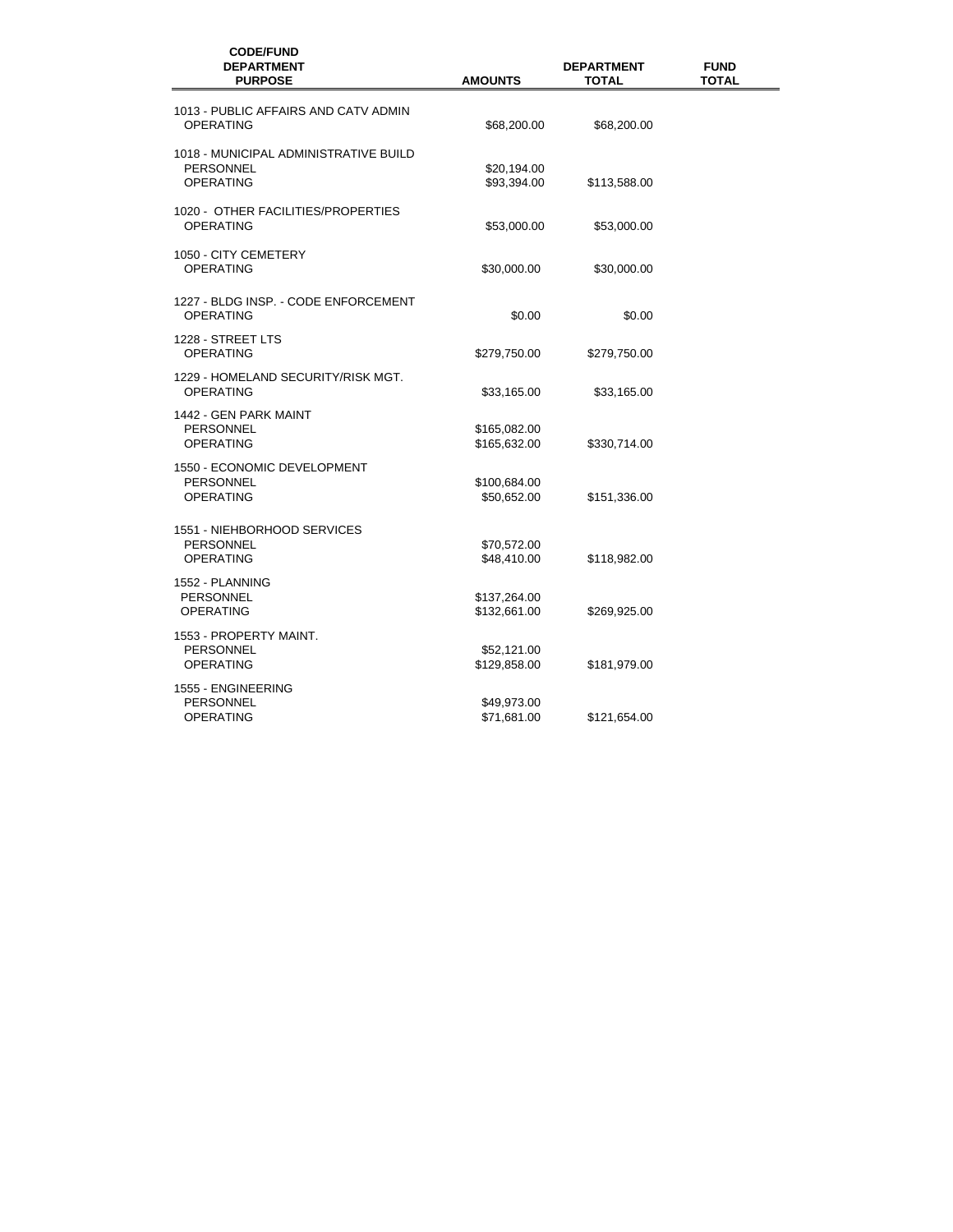| <b>CODE/FUND</b><br><b>DEPARTMENT</b><br><b>PURPOSE</b>                                                    | <b>AMOUNTS</b>                                 | <b>DEPARTMENT</b><br>TOTAL | <b>FUND</b><br><b>TOTAL</b> |
|------------------------------------------------------------------------------------------------------------|------------------------------------------------|----------------------------|-----------------------------|
| 1556 - CONSTRUCTION INSPECTION<br>PERSONNEL<br><b>OPERATING</b>                                            | \$34,409.00<br>\$10,595.00                     | \$45,004.00                |                             |
| 1557 - XENIA STATION<br><b>OPERATING</b>                                                                   | \$41,295.00                                    | \$41,295.00                |                             |
| 7001 - INTERFUND LOAN<br><b>OPERATING</b>                                                                  | \$980,000.00                                   | \$980,000.00               |                             |
| 9001- TRANSFERS TO OTHER FUNDS<br><b>TRANSFERS</b>                                                         | \$6,320,000.00                                 | \$6,320,000.00             |                             |
| TOTAL GENERAL FUND APPROPRIATION                                                                           |                                                |                            | \$12,576,201.00             |
| <b>II. SPECIAL REVENUE FUNDS</b>                                                                           |                                                |                            |                             |
| <b>203 - RECREATION SPECIAL</b><br><b>OPERATING</b>                                                        | \$48,600.00                                    |                            |                             |
| TOTAL RECREATION SPECIAL APPROPRIATION                                                                     |                                                |                            | \$48,600.00                 |
| <b>212 - INDIGENT DRIVER ALCOHOL TREATMENT</b><br><b>OPERATING</b>                                         | \$66,000.00                                    |                            |                             |
| TOTAL INDIGENT DRIVER ALCOHOL TREATMENT APPROPRIATION<br>\$66,000.00                                       |                                                |                            |                             |
| <b>213 - LAW ENFORCEMENT AND EDUCATION</b><br><b>OPERATING</b>                                             | \$4,300.00                                     |                            |                             |
| TOTAL LAW ENFORCEMENT AND EDUCATION APPROPRIATION                                                          |                                                |                            | \$4,300.00                  |
| <b>214 - PROBATION SERVICES FUND</b><br>PERSONNEL<br><b>OPERATING</b><br><b>CAPITAL</b>                    | \$470,811.00<br>\$33,778.00<br>\$0.00          |                            |                             |
| <b>TOTAL PROBATION SERVICES FUND</b>                                                                       |                                                |                            | \$504,589.00                |
| <b>221 - STATE GASOLINE LICENSE VEHICLE FUND</b><br><b>PERSONNEL</b><br><b>OPERATING</b><br><b>CAPITAL</b> | \$1,007,109.00<br>\$511,746.00<br>\$150,000.00 |                            |                             |
| TOTAL STATE GASOLINE LICENSE VEHICLE FUND APPROPRIATION                                                    |                                                |                            | \$1,668,855.00              |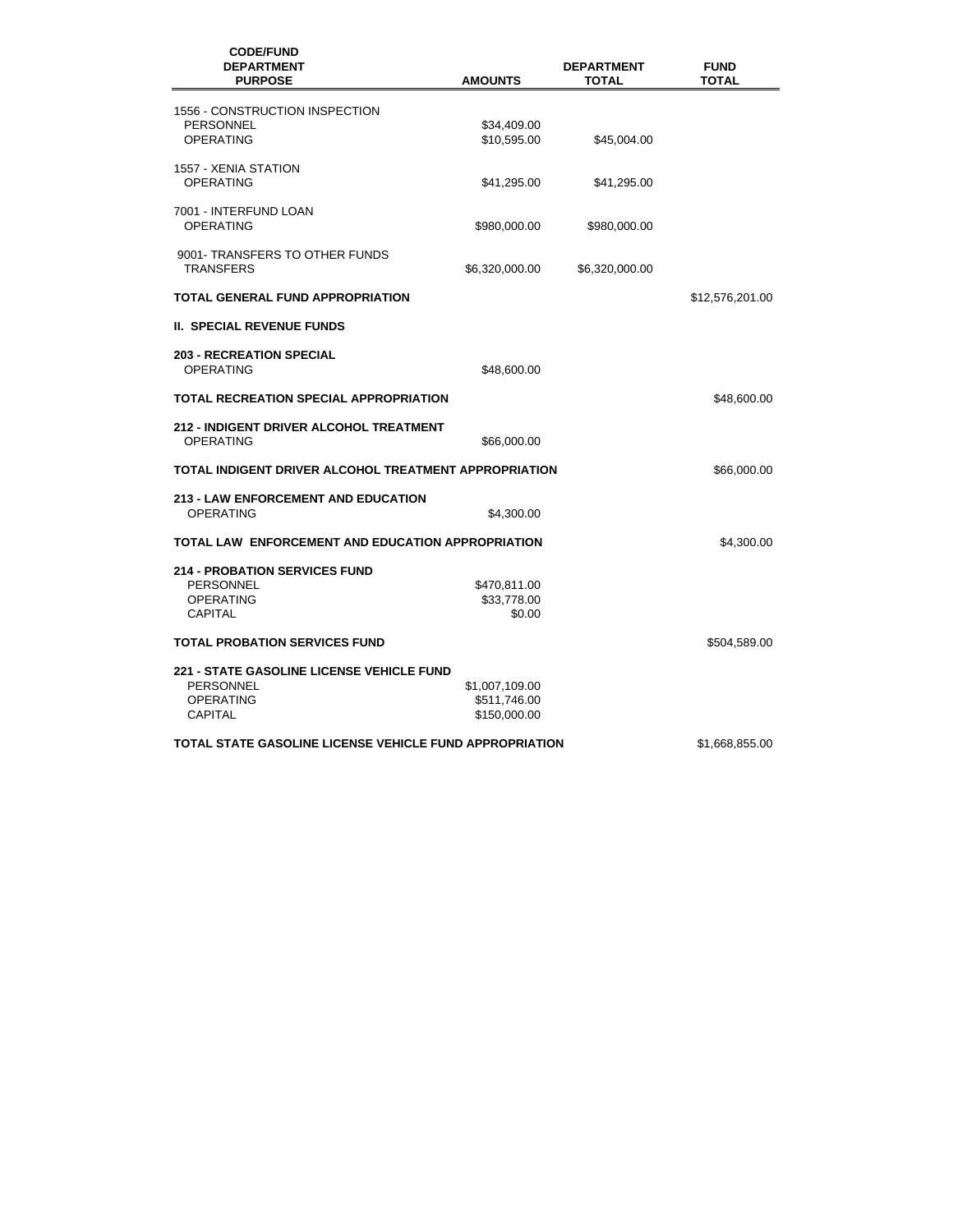| <b>CODE/FUND</b><br><b>DEPARTMENT</b><br><b>PURPOSE</b> | <b>AMOUNTS</b>             | <b>FUND</b><br>TOTAL |
|---------------------------------------------------------|----------------------------|----------------------|
| <b>222 - STATE ROUTE REPAIR FUND</b>                    |                            |                      |
| <b>PERSONNEL</b><br><b>OPERATING</b>                    | \$38,752.00<br>\$90,191.00 |                      |
| TOTAL STATE ROUTE REPAIR FUND APPROPRIATION             |                            | \$128,943.00         |
| <b>228 - MUNICIPAL MOTOR VEHICLE LICENSE FEE FUND</b>   |                            |                      |
| CAPITAL                                                 | \$195,000.00               |                      |
| <b>DEBT SERVICE</b>                                     | \$0.00                     |                      |
| TOTAL MUN MOTOR VEHICLE LICENSE FEE FUND APPROPRIATION  |                            | \$195,000.00         |
| <b>229 - COUNTY AUTO TAX FUND</b>                       |                            |                      |
| OPERATING                                               | \$0.00                     |                      |
| CAPITAL                                                 | \$0.00                     |                      |
| <b>INTERFUND LOAN</b>                                   | \$0.00                     |                      |
| TOTAL COUNTY AUTO TAX FUND APPROPRIATION                |                            | \$0.00               |
| 233 - SPECIAL MISCELLANEOUS IMPROVEMENT FUND            |                            |                      |
| <b>PERSONNEL</b>                                        | \$23,419.00                |                      |
| <b>OPERATING</b>                                        | \$35,873.00                |                      |
| <b>CAPITAL</b>                                          | \$0.00                     |                      |
| TOTAL SPECIAL MISC IMPROVEMENT FUND APPROPRIATION       |                            | \$59,292.00          |
| <b>234 - TAX INCREMENT EQUIVALENT FUND</b>              |                            |                      |
| <b>OPERATING</b>                                        | \$100.00                   |                      |
| TOTAL TAX INCREMENT EQUIVALENT FUND APPROPRIATION       |                            | \$100.00             |
| <b>236 - TOWNE SQUARE REDEVLOPMENT FUND</b>             |                            |                      |
| <b>OPERATING</b>                                        | \$322,600.00               |                      |
| TRANSFERS                                               | \$35,000.00                |                      |
| TOTAL TOWNE SQUARE REDEVLOPMENT FUND                    |                            | \$357,600.00         |
| 250 - 911 FUND                                          |                            |                      |
| PERSONNEL                                               | \$116,381.00               |                      |
| <b>OPERATING</b>                                        | \$33,213.00                |                      |
| CAPITAL                                                 | \$10,000.00                |                      |
| <b>DEBT SERVICE</b>                                     | \$51,104.00                |                      |
| <b>TOTAL 911 FUND APPROPRIATION</b>                     |                            | \$210,698.00         |
| <b>251 - LAW ENFORCEMENT FUND</b>                       |                            |                      |
| <b>OPERATING</b>                                        | \$44,400.00                |                      |
| CAPITAL                                                 | \$10,000.00                |                      |
| <b>TOTAL LAW ENFORCEMENT FUND APPROPRIATION</b>         |                            | \$54,400.00          |
| <b>252 - DRUG LAW ENFORCEMENT FUND</b>                  |                            |                      |
| <b>OPERATING</b>                                        | \$18,000.00                |                      |
| <b>TOTAL DRUG LAW ENFORCEMENT FUND APPROPRIATION</b>    |                            | \$18,000.00          |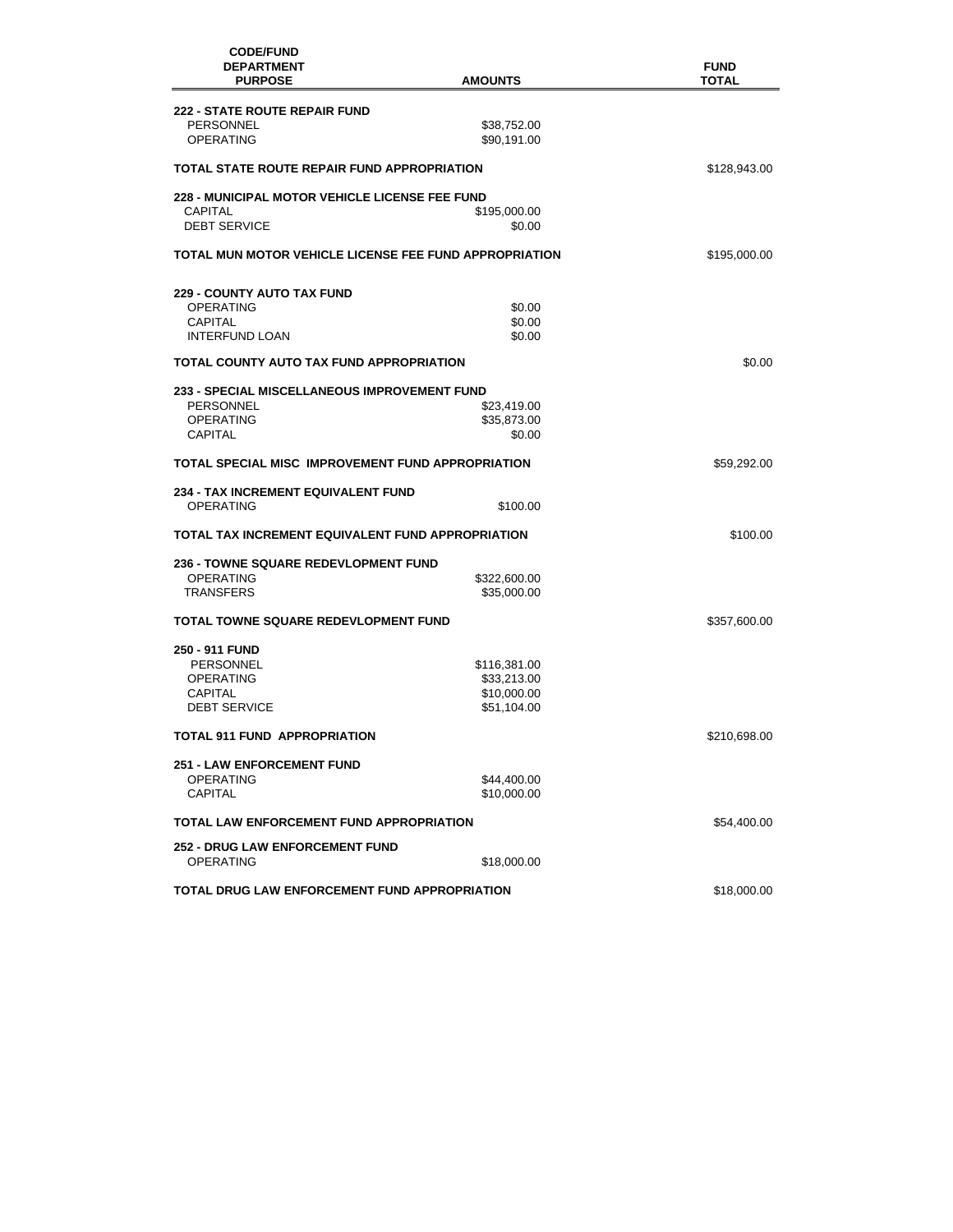| <b>CODE/FUND</b><br><b>DEPARTMENT</b>                           |                                   | <b>FUND</b>     |
|-----------------------------------------------------------------|-----------------------------------|-----------------|
| <b>PURPOSE</b>                                                  | <b>AMOUNTS</b>                    | TOTAL           |
| 253 - MUNIC.CT VICTIM FD.                                       |                                   |                 |
| PERSONNEL<br><b>OPERATING</b>                                   | \$270,705.00<br>\$18,508.00       |                 |
| TOTAL MUNICIPAL COURT VICTIM FUND                               |                                   | \$289,213.00    |
| <b>270 - POLICE &amp; FIRE FUND</b>                             |                                   |                 |
| <b>PERSONNEL</b><br>OPERATING                                   | \$11,868,988.00<br>\$2,522,968.00 |                 |
| <b>CAPITAL</b>                                                  | \$10,000.00                       |                 |
| <b>TOTAL POLICE &amp; FIRE FUND APPROPRIATION</b>               |                                   | \$14,401,956.00 |
| <b>290 - CORONAVIRUS RELIEF FUND</b><br>PERSONNEL               | \$2,822,728.00                    |                 |
| TOTAL CORONAVIRUS RELIEF FUND                                   |                                   | \$2,822,728.00  |
| <b>GRAND TOTAL SPECIAL REVENUE FUNDS APPROPRIATION</b>          |                                   | \$20,830,274.00 |
| III. CAPITAL PROJECTS FUNDS                                     |                                   |                 |
| <b>361 - GENERAL CAPITAL IMPROVEMENT FUND</b>                   |                                   |                 |
| OPERATING<br>CAPITAL                                            | \$299,950.00<br>\$1,302,500.00    |                 |
| <b>DEBT SERVICE</b>                                             | \$344,200.00                      |                 |
| <b>TRANSFERS</b>                                                | \$332,304.00                      |                 |
| TOTAL GENERAL CAPITAL IMPROVEMENT FUND APPROPRIATION            |                                   | \$2,278,954.00  |
| 362 - ISSUE 2 CAPITAL IMPROVEMENT FUND<br><b>CAPITAL</b>        | \$0.00                            |                 |
| TOTAL ISSUE 2 CAPITAL IMPROVEMENT FUND APPROPRIATION            |                                   | \$0.00          |
| <b>363 - MUN CT CAPITAL IMPROVEMENT FUND</b>                    |                                   |                 |
| <b>PERSONNEL</b>                                                | \$26,905.00                       |                 |
| <b>OPERATING</b><br>CAPITAL                                     | \$74,888.00<br>\$165,000.00       |                 |
|                                                                 |                                   |                 |
| TOTAL MUN COURT CAPITAL IMPROVEMENT FUND APPROPRIATION          |                                   | \$266,793.00    |
| <b>364 - POLICE &amp; FIRE CAPITAL FUND</b><br><b>OPERATING</b> | \$131,900.00                      |                 |
| <b>CAPITAL</b>                                                  | \$5,991,812.00                    |                 |
| <b>DEBT SERVICE</b>                                             | \$93,912.00                       |                 |
| TOTAL POLICE & FIRE CAPITAL FUND FUND APPROPRIATION             |                                   | \$6,217,624.00  |
| <b>GRAND TOTAL CAPITAL PROJECTS FUNDS</b>                       |                                   | \$8,763,371.00  |
| <b>IV. DEBT SERVICE FUNDS</b>                                   |                                   |                 |
| 472 - 2015 GO BONDS RETIREMENT FUND                             |                                   |                 |
| <b>OPERATING</b><br><b>DEBT SERVICE</b>                         | \$0.00<br>\$515,204.00            |                 |
| TOTAL 2015 GO BONDS RETIREMENT FUND FD APPROP.                  |                                   | \$515,204.00    |
| <b>473 - 2021 BOND RETIREMENT FUND</b><br><b>DEBT SERVICE</b>   | \$3,380,000.00                    |                 |
| TOTAL 2021 BOND RETIREMENT FUND FD APPROP.                      |                                   | \$3,380,000.00  |
| <b>GRAND TOTAL DEBT SERVICE FUNDS</b>                           |                                   | \$3,895,204.00  |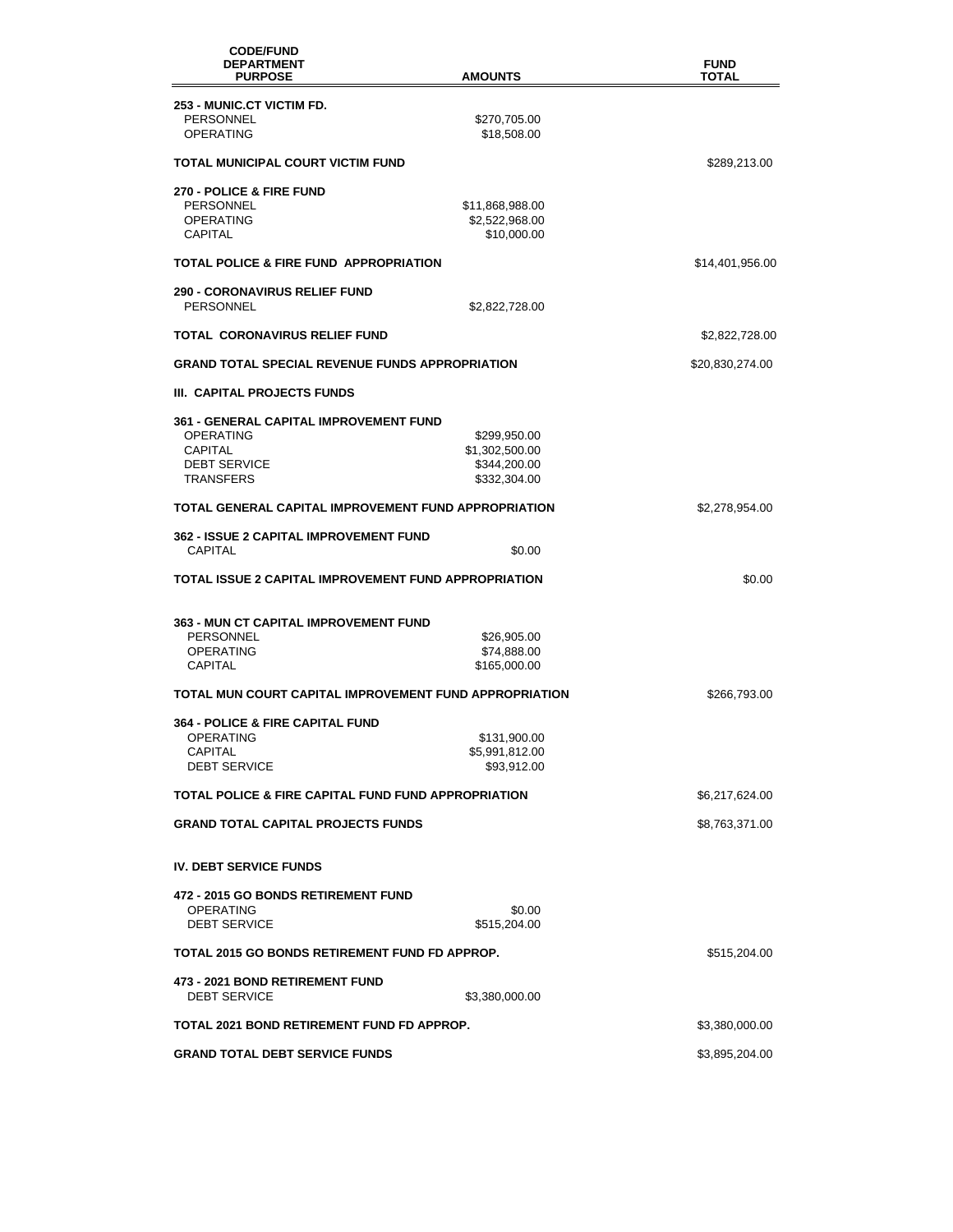| <b>CODE/FUND</b><br><b>DEPARTMENT</b><br><b>PURPOSE</b> | <b>AMOUNTS</b>                                              | <b>FUND</b><br><b>TOTAL</b> |
|---------------------------------------------------------|-------------------------------------------------------------|-----------------------------|
| <b>V. ENTERPRISE FUNDS</b>                              |                                                             |                             |
|                                                         | 601 - COMMUNITY DEVELOPMENT BLOCK GRANT/REVOLVING LOAN FUND |                             |
| <b>OPERATING</b>                                        | \$0.00                                                      |                             |
| <b>CAPITAL</b>                                          | \$150,000.00                                                |                             |
| TOTAL COM DEV BLOCK GRANT/REV LOAN FUND APPROPRIATION   |                                                             | \$150,000.00                |
| <b>602 - LOAN TRUST FUND</b>                            |                                                             |                             |
| <b>OPERATING</b>                                        | \$100,000.00                                                |                             |
| <b>TOTAL LOAN TRUST FUND APPROPRIATION</b>              |                                                             | \$100,000.00                |
| <b>603 - HOUSING REHABILITATION GRANT FUND</b>          |                                                             |                             |
| <b>PERSONNEL</b>                                        | \$5,701.00                                                  |                             |
| <b>OPERATING</b>                                        | \$852,199.88                                                |                             |
| <b>CAPITAL</b>                                          | \$55,000.00                                                 |                             |
| <b>TOTAL HOUSING REHABILITATION FUND APPROPRIATION</b>  |                                                             | \$912,900.88                |
|                                                         |                                                             |                             |
| <b>611 - WATER REVENUE FUND</b>                         |                                                             |                             |
| PERSONNEL                                               | \$2,444,153.00                                              |                             |
| <b>OPERATING</b>                                        | \$1,044,635.00                                              |                             |
| <b>DEBT SERVICE</b>                                     | \$548,905.00                                                |                             |
| <b>TRANSFERS</b>                                        | \$830,474.00                                                |                             |
| TOTAL WATER REVENUE FUND APPROPRIATION                  |                                                             | \$4,868,167.00              |
| <b>612 - SEWER REVENUE FUND</b>                         |                                                             |                             |
| PERSONNEL                                               |                                                             |                             |
|                                                         | \$2,591,015.00                                              |                             |
| <b>OPERATING</b>                                        | \$1,104,893.00                                              |                             |
| <b>DEBT SERVICE</b>                                     | \$796,749.00                                                |                             |
| <b>TRANSFERS</b>                                        | \$826,816.00                                                |                             |
| <b>TOTAL SEWER REVENUE FUND APPROPRIATION</b>           |                                                             | \$5,319,473.00              |
| <b>613 - SANITATION REVENUE FUND</b>                    |                                                             |                             |
| <b>PERSONNEL</b>                                        | \$537,043.00                                                |                             |
| <b>OPERATING</b>                                        | \$2,105,552.00                                              |                             |
| <b>DEBT SERVICE</b>                                     | \$0.00                                                      |                             |
| <b>TRANSFERS</b>                                        | \$1,025,605.00                                              |                             |
| TOTAL SANITATION REVENUE FUND APPROPRIATION             |                                                             | \$3,668,200.00              |
|                                                         |                                                             |                             |
| <b>614 - STORMWATER REVENUE FUND</b>                    |                                                             |                             |
| PERSONNEL                                               | \$209,730.00                                                |                             |
| <b>OPERATING</b>                                        | \$108,764.00                                                |                             |
| <b>DEBT SERVICE</b>                                     | \$0.00                                                      |                             |
| <b>TRANSFERS</b>                                        | \$220,000.00                                                |                             |
| <b>TOTAL PARKING REVENUE FUND APPROPRIATION</b>         |                                                             | \$538,494.00                |
| <b>615 - PARKING REVENUE FUND</b>                       |                                                             |                             |
| PERSONNEL                                               | \$38,991.00                                                 |                             |
| <b>OPERATING</b>                                        | \$83,544.00                                                 |                             |
| <b>CAPITAL</b>                                          | \$0.00                                                      |                             |
| TOTAL PARKING REVENUE FUND APPROPRIATION                |                                                             | \$122,535.00                |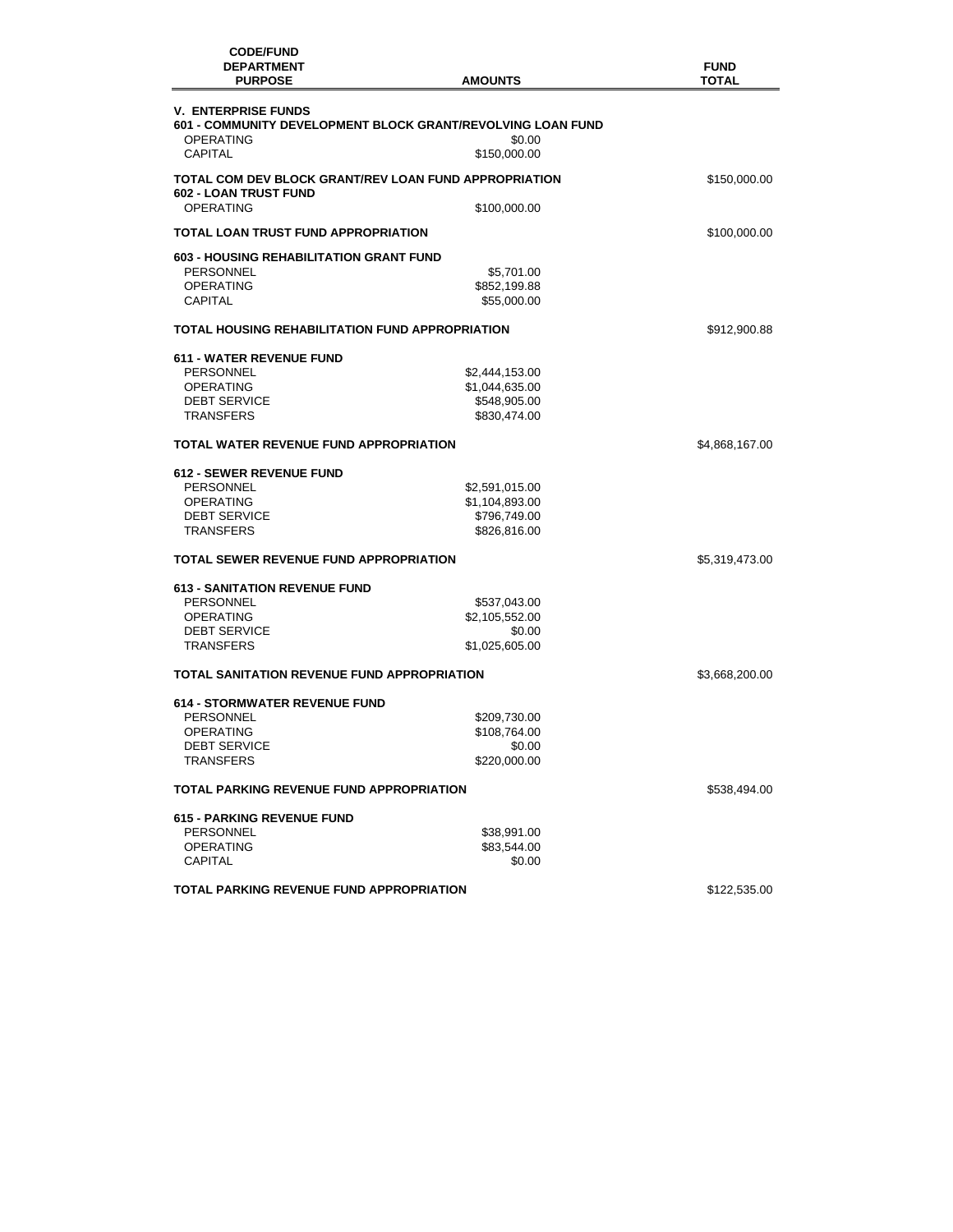| <b>CODE/FUND</b><br><b>DEPARTMENT</b><br><b>PURPOSE</b> | <b>AMOUNTS</b> | <b>FUND</b><br><b>TOTAL</b> |
|---------------------------------------------------------|----------------|-----------------------------|
| 664 - WATER REPLACEMENT AND IMPROVEMENT FUND            |                |                             |
| <b>OPERATING</b>                                        | \$685,600.00   |                             |
| <b>CAPITAL</b>                                          | \$689,000.00   |                             |
| <b>DEBT SERVICE</b>                                     | \$0.00         |                             |
| TOTAL WTR REPL AND IMPROVEMENT FUND APPROPRIATION       |                | \$1,374,600.00              |
| <b>665 - SEWER PLANT AND TRUNK FUND</b>                 |                |                             |
| <b>OPERATING</b>                                        | \$2,280,600.00 |                             |
| <b>CAPITAL</b>                                          | \$2,731,000.00 |                             |
| <b>DEBT SERVICE</b>                                     | \$0.00         |                             |
| TOTAL SEWER PLANT AND TRUNK FUND APPROPRIATION          |                | \$5,011,600.00              |
| <b>666 - SANITATION CAPITAL IMPROVEMENT FUND</b>        |                |                             |
| <b>OPERATING</b>                                        | \$96,700.00    |                             |
| <b>CAPITAL</b>                                          | \$485,000.00   |                             |
| <b>DEBT SERVICE</b>                                     | \$0.00         |                             |
| TOTAL SANITATION CAPITAL IMPROVMT FUND APPROPRIATON     |                | \$581,700.00                |
| 667 - STORMWATER REPL/IMP FUND                          |                |                             |
| <b>OPERATING</b>                                        | \$211,000.00   |                             |
| <b>CAPITAL</b>                                          | \$120,000.00   |                             |
| TOTAL STORMWATER REPL/IMP FUND APPROPRIATON             |                | \$331,000.00                |
| <b>GRAND TOTAL ENTERPRISE FUNDS APROPRIATION</b>        |                | \$22,978,669.88             |
| <b>VI. INTERNAL SERVICE FUNDS</b>                       |                |                             |
| 708 - UTILITY BILLING FUND                              |                |                             |
| <b>OPERATING</b>                                        | \$191,989.00   |                             |
| TOTAL UTILITY BILLING FUND APPROPRIATION                |                | \$191,989.00                |
| <b>709 - CITY GARAGE FUND</b>                           |                |                             |
| <b>PERSONNEL</b>                                        | \$216,437.00   |                             |
| <b>OPERATING</b>                                        | \$810,350.00   |                             |
| <b>CAPITAL</b>                                          | \$5,387.00     |                             |
| TOTAL CITY GARAGE FUND APPROPRIATION                    |                | \$1,032,174.00              |
| <b>710 - INFORMATION TECHNOLOGY FUND</b>                |                |                             |
| OPERATING                                               | \$1,178,881.58 |                             |
| CAPITAL                                                 | \$814,650.00   |                             |
| <b>DEBT SERVICE</b>                                     | \$0.00         |                             |
| <b>REFUNDS</b>                                          | \$0.00         |                             |
| TOTAL INFORMATION TECHNOLOGY FUND APPROPRIATION         |                | \$1,993,531.58              |
| <b>711 - SELF INSURANCE FUND</b>                        |                |                             |
| <b>OPERATING</b>                                        | \$3,978,089.00 |                             |
| <b>TOTAL SELF INSURANCE FUND APPROPRIATION</b>          |                | \$3,978,089.00              |
|                                                         |                |                             |
| <b>GRAND TOTAL INTERNAL SERVICE FUNDS APPROPRIATION</b> |                | \$7,195,783.58              |